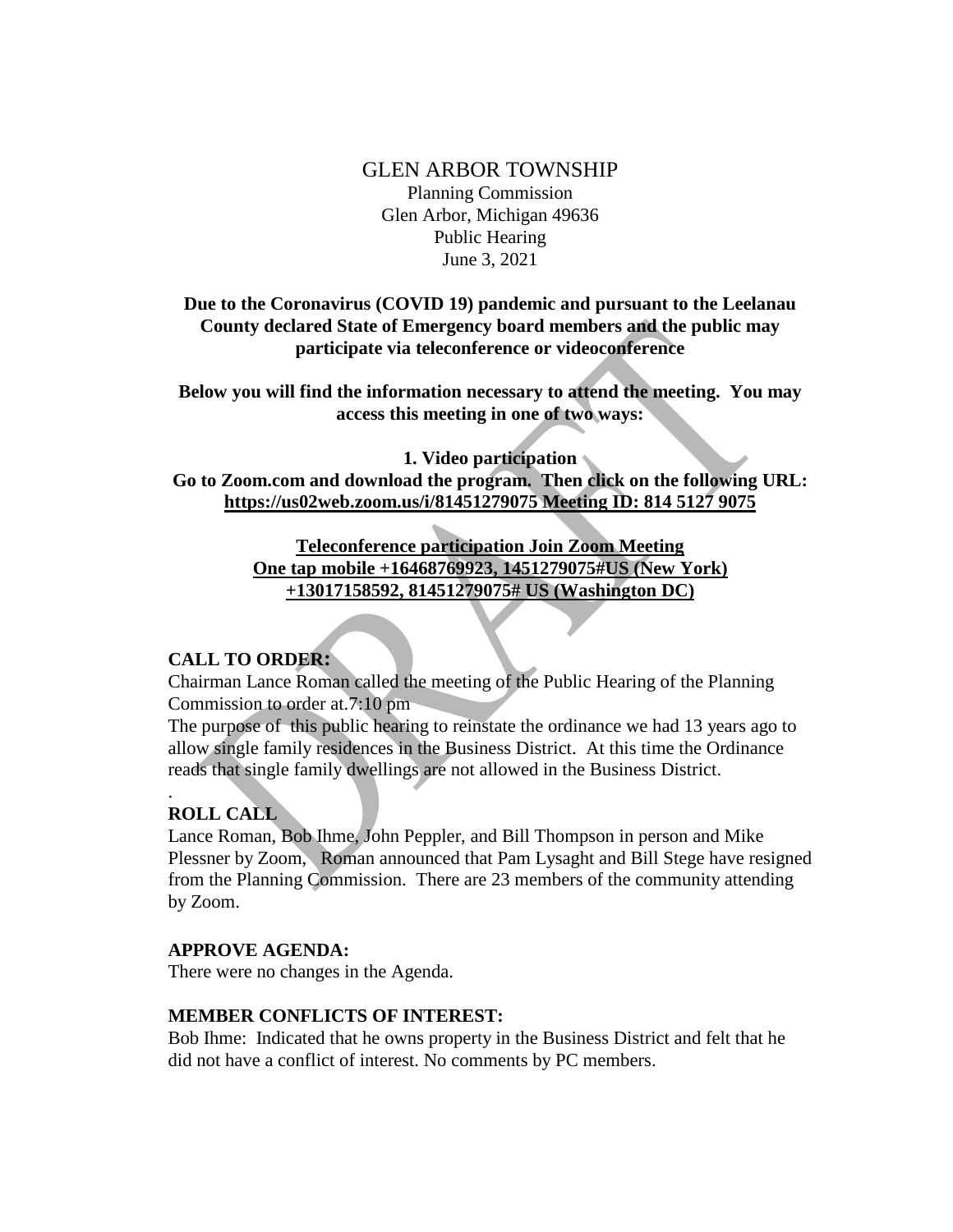### **CORRESPONDENCE:**

Roman stated that he received several email letters and comments, most of which were against making the change in the Ordinance. He stated that if a vote to change this Ordinance by the Planning Commission to allow single family dwellings in the Business District is passed, it will then go to County Planning where they will render their comments on the proposal. From there it would go back to the Township Board who will make a final decision whether to adopt or not the Zoning Amendment that is being presented.

Roman: About 13 years ago I was one of the people that spearheaded the effort to remove single family dwelling, use by right, and prohibit them from the Business District. It was thought, at that time, the township would be running out of places to put businesses in the Business District. It turned out that we had more negative consequences than positive consequences and we will discuss those during this meeting. The proposal now is to reinstate the Ordinance we had 13 years ago. The way Glen Arbor zoning is organized is called a pyramid structure. You have zoning districts. Glen Arbor has four residential, recreational, resort, and business districts. The districts have allowed uses for what you can do in each district. Some districts are more restrictive than others. Residential 1 is the most restrictive district. On the other end the Business district allows for more uses by right. The pyramid structure allows uses in the more restrictive district, a use by right, in succeeding less restrictive district. This had allowed a single family dwelling, in R1, the most restrictive district, to also be a use by right, in the most restrictive Business district. Prohibiting single family dwellings in the Business District 13 years ago, broke the pyramid zoning structure. Other uses allowed by right in the business district are multifamily housing such as a duplexes and condominiums. The thought is that we may see more of the multifamily dwellings if we do not allow single family dwellings.

#### **DISCUSSION:**

TimCypher, Zoning Administrator: All letters with concerns and phone calls both pro and con have been shared with the Planning Commission and will remain part of the record. Tonight the amendment is to modify Section VIII.I.A. to allow single family housing. It is a text amendment which is a simple correction. So the correction would be to scratch the words "except single family dwellings" from the Ordinance. About 100 phone calls and 18 letters were received stating concerns.

Peppler: The challenges of dealing with a 50' wide x 126' deep lot to build a business, renders the lot unusable. The amount of land area it takes to put in a septic drain field and parking makes the lot almost unbuildable if you need to meet the criteria. There are about 12 parcels in the Business District that meet that size. Property that requires holding tanks are prohibited by the health department for business or multi-family uses, but are allowed for single family dwellings.

Ihme: People that had a home in the Business District when the Ordinance changed 13 years ago cannot change their building footprint. This prohibits home additions and building a garage.

Ihme: Concerned that Main Street will lose its charm and walkability. There are more residential homes that turned into businesses than business properties that